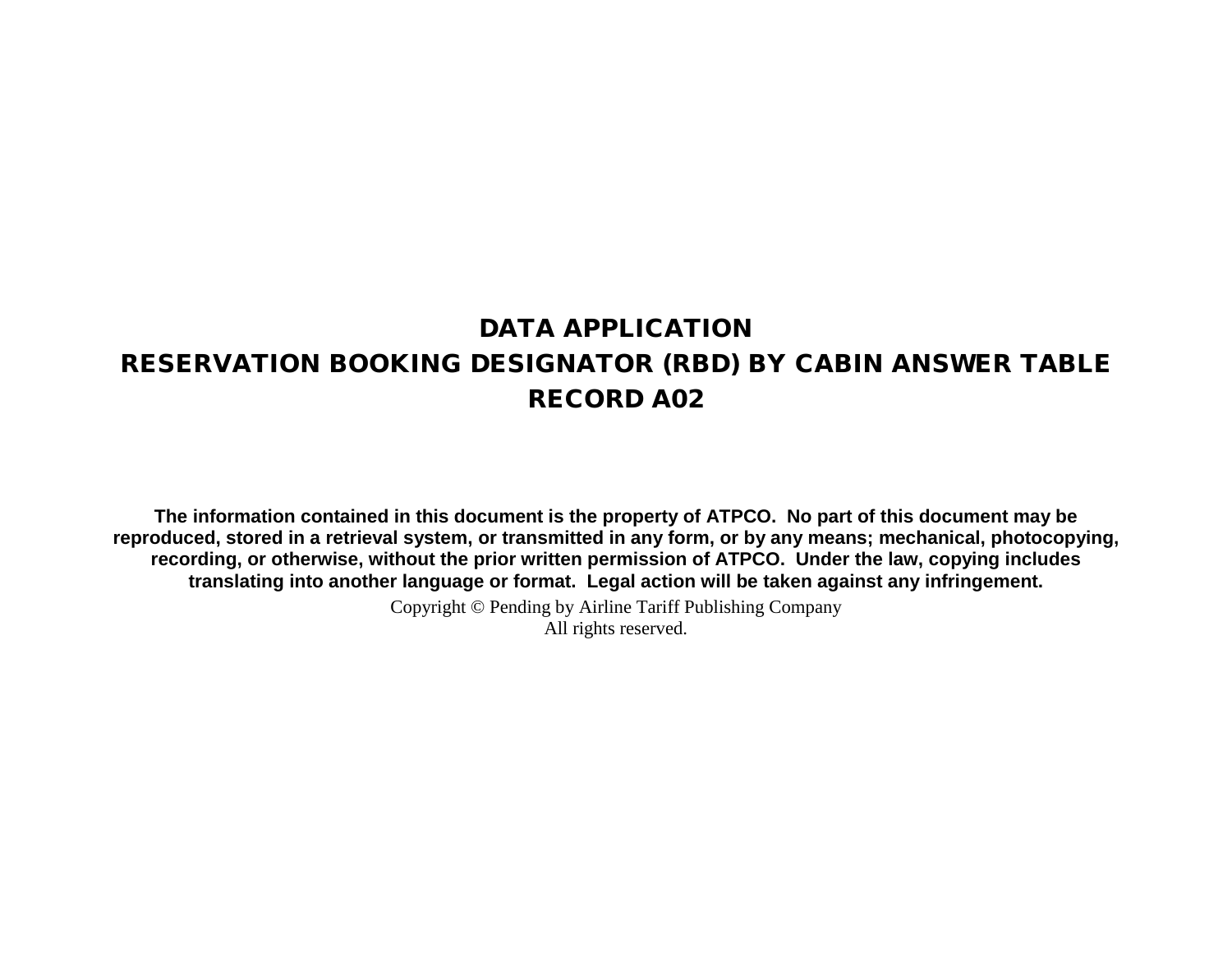## **Table of Contents**

| 1.0. |         |  |
|------|---------|--|
| 1.1. |         |  |
| 2.0. |         |  |
| 2.1. |         |  |
| 2.2. |         |  |
| 3.0. |         |  |
| 4.0. |         |  |
| 4.1. |         |  |
|      | 4.1.1.  |  |
|      | 4.1.2.  |  |
|      | 4.1.3.  |  |
|      | 4.1.4.  |  |
|      | 4.1.5.  |  |
|      | 4.1.6.  |  |
|      | 4.1.7.  |  |
|      | 4.1.8.  |  |
|      | 4.1.9.  |  |
|      | 4.1.10. |  |
| 5.0. |         |  |
| 6.0. |         |  |

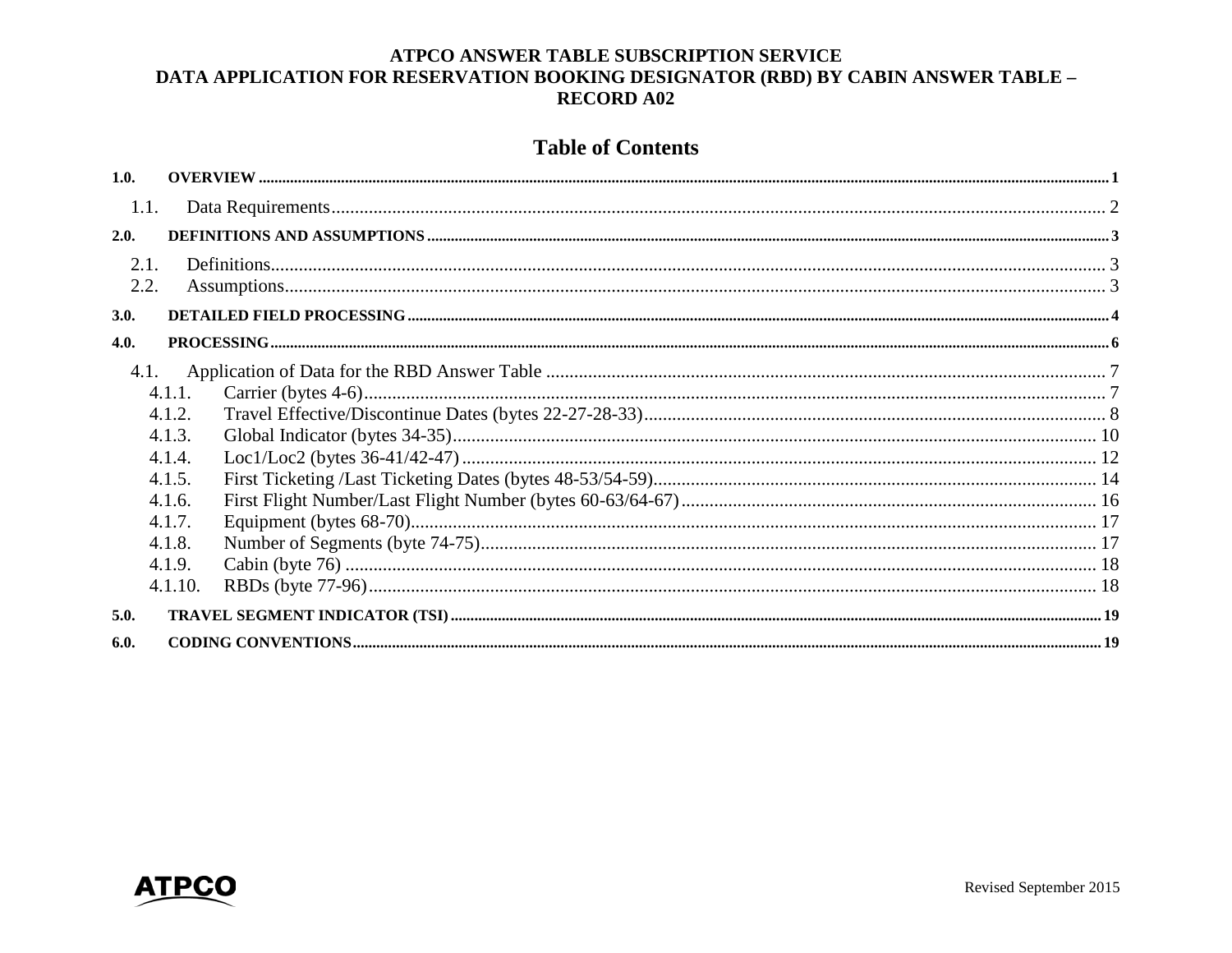# <span id="page-2-0"></span>**1.0. OVERVIEW**

The RBD Answer table product provides subscribers with a listing of carriers' RBDs and their associated cabin (Premium First, First, Premium Business, Business, Premium Economy, and Economy). A carrier's RBD Answer Table may consist of several sequences with a listing of RBDs and their associated cabin that apply only if specific global indicator, geographic locale, travel/ticketing dates flight numbers and equipment are matched.

This data application explains processing for RBD Answer table when used by the following ATPCO products:

- Category 31 Voluntary Changes
- Optional Services
- Baggage Allowance and Charges
- Tax Collection & Distribution
- Branded Fares
- Carrier-Imposed (YQ/YR) Fees

Refer to the individual Data Application to understand how each product uses the RBD Answer Table.

Note:

The RBD Answer table product may be used wherever there is a need to identify the cabin for a specific RBD or list RBD's for a specific cabin. Other ATPCO products such as Automated Rules; Category 23 (Miscellaneous Fare Tags) could also use the answer table but at this time there is no defined data application specific to other products.

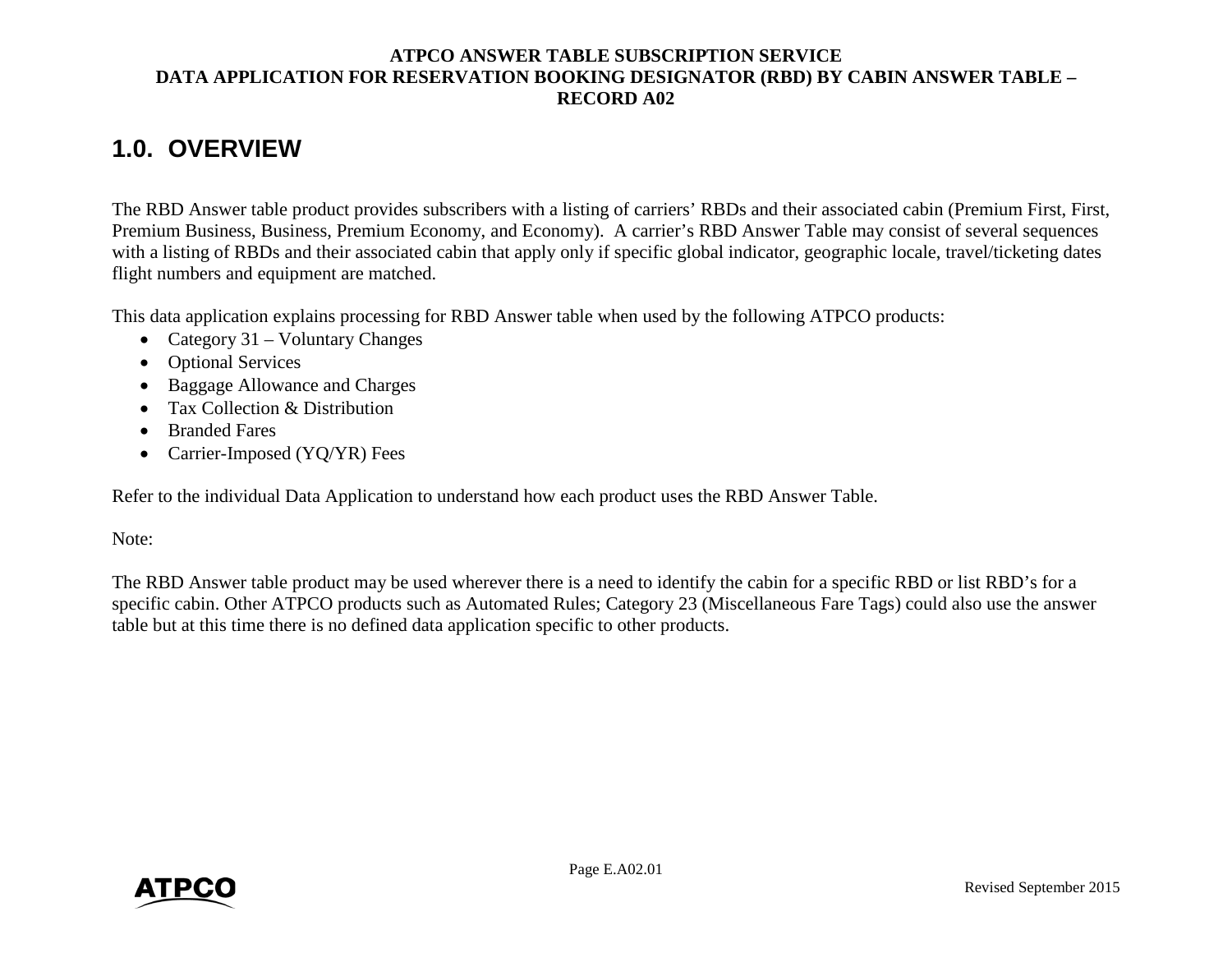## <span id="page-3-0"></span>*1.1. Data Requirements*

In order to match the appropriate RBD Answer Table sequence, it is necessary to know the following information:

- Origin and destination points of the travel being validated
- Travel dates of the travel being validated
- The ticketing date of the ticket pertaining to the travel being validated
- The global direction of travel being validated
- The carrier's code whose cabin information is being validated
- The carrier's flight number on the travel being validated
- The equipment code on the travel being validated

Refer to the individual data application which references the RBD Answer Table for the specific match criteria needed to match the appropriate sequence.

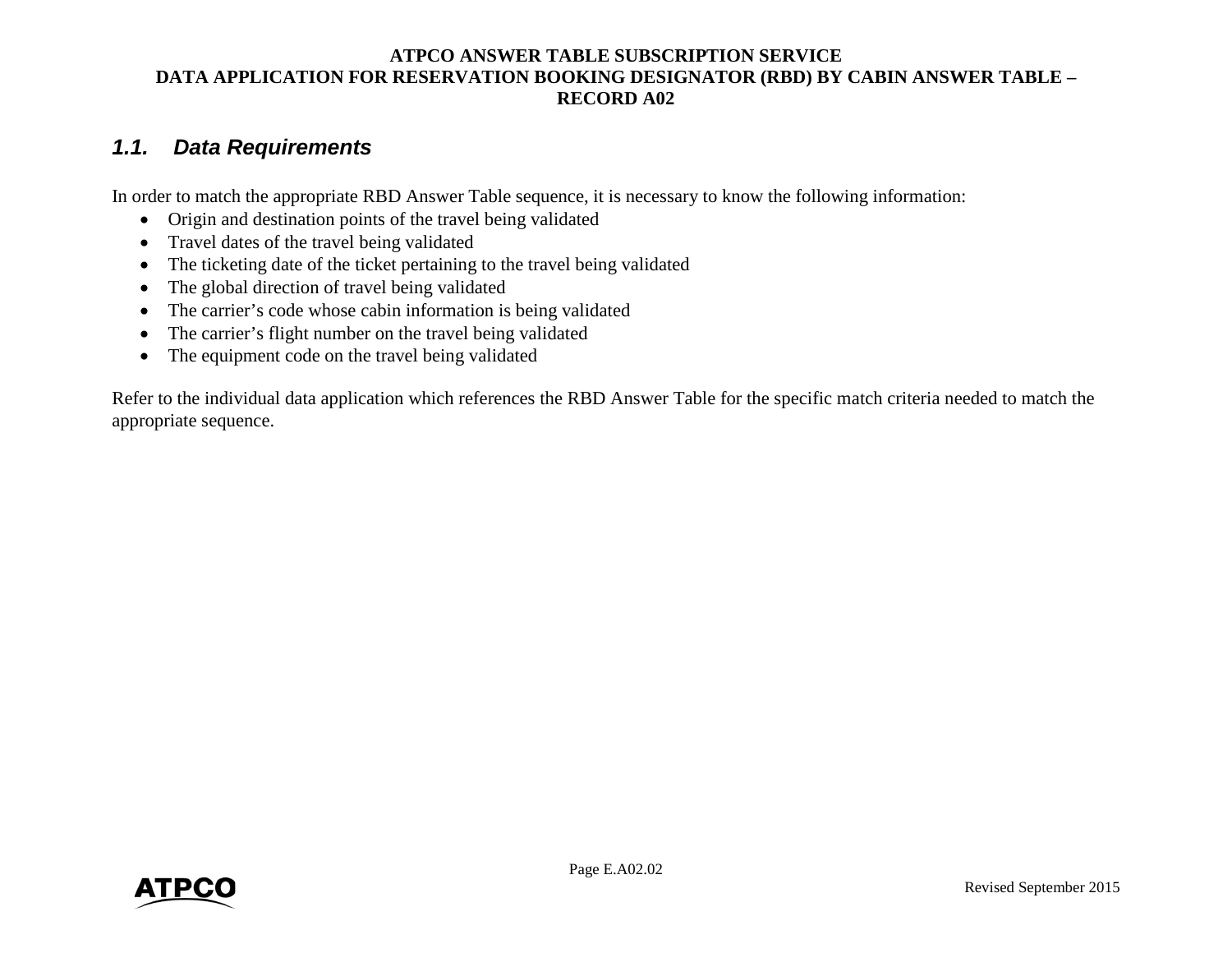# <span id="page-4-0"></span>**2.0. DEFINITIONS AND ASSUMPTIONS**

## <span id="page-4-1"></span>*2.1. Definitions*

Please refer to the Glossary of Terms. There are no specific definitions for the RBD Answer Table.

## <span id="page-4-2"></span>*2.2. Assumptions*

If processing is unable to find an A02 entry for the carrier, then use the IATA Reso 728 RBD by cabin mapping specified under carrier YY.

- a) If RBD matches a recurring segment of YY data, then use the cabin matched as the cabin for the RBD being processed.
- b) If RBD does not match any recurring segment of YY data, then assume that the RBD maps to Economy cabin.

If processing is able to find an A02 entry for the carrier but none of the sequences within the carrier data matched, then use the IATA Reso 728 RBD by cabin mapping specified under carrier YY.

- a) If RBD matches a recurring segment of YY data, then use the cabin matched as the cabin for the RBD being processed.
- b) If RBD does not match any recurring segment of YY data, then assume that the RBD maps to Economy cabin.

If processing is able to find a matching A02 entry for the carrier and matched the fixed data on the sequence but the RBD does not exist in the recurring segment, then the assumption is that the carrier has no cabin defined for the RBD. Do not process A02 record for carrier YY.

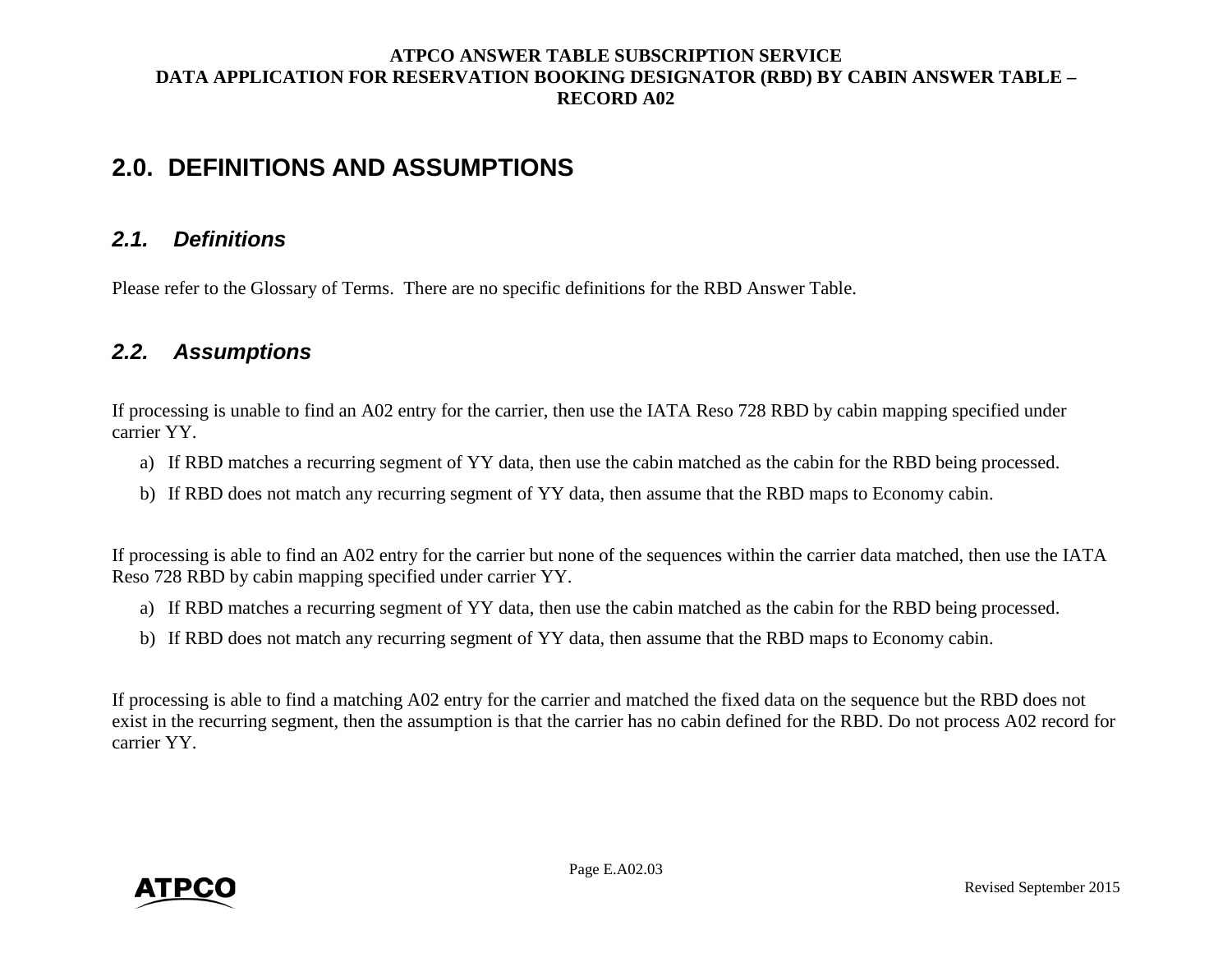# <span id="page-5-0"></span>**3.0. DETAILED FIELD PROCESSING**

| <b>Byte Location</b>             | <b>Match / Action</b> | <b>Definition / Processing</b>                                                          |
|----------------------------------|-----------------------|-----------------------------------------------------------------------------------------|
| Byte $1-3$                       | Key Match             | Indicates the Record number for which the data is formatted.                            |
| Record Type                      |                       |                                                                                         |
| Bytes 4-6                        | Key Match             | Carrier code associated with the travel being validated or value "YY" to indicate       |
| Carrier                          |                       | IATA Reso 728 default RBD by cabin mapping.                                             |
| <b>Bytes 7-14</b>                | Not Applicable        | Reserved for future use.                                                                |
| Filler                           |                       |                                                                                         |
| <b>Bytes 15-21</b>               | Key                   | Specifies the order in which the records must be read.                                  |
| Sequence Number                  | Match/Action          |                                                                                         |
| Bytes 22-27/Bytes 28-33          | Match                 | Specifies the first and last travel dates for which this record is effective. These are |
| Travel Effective/Discontinue     |                       | also the maintenance dates that the subscribers use for data loading.                   |
| Dates                            |                       |                                                                                         |
| <b>Bytes 34-35</b>               | Match                 | Specifies global direction of fare component or travel being validated.                 |
| Global Indicator                 |                       |                                                                                         |
| Byte 36                          | Match                 | Indicates the type of location found in bytes 37-41 -- LOC 1 (e.g., city, nation, zone, |
| Type                             |                       | etc.)                                                                                   |
| <b>Bytes 37-41</b>               | Match                 | Specifies the origin/destination of the travel being validated.                         |
| LOC <sub>1</sub>                 |                       |                                                                                         |
| Byte 42                          | Match                 | Indicates the type of location found in bytes 43-47 -- LOC 2 (e.g., city, nation, zone, |
| Type                             |                       | etc.)                                                                                   |
| <b>Bytes 43-47</b>               | Match                 | Specifies the origin/destination of the travel being validated.                         |
| LOC <sub>2</sub>                 |                       |                                                                                         |
| Bytes 48-53/Bytes 54-59          | Match                 | Specifies the first and last ticketing dates for which the data in this record applies. |
| <b>First Ticketing Date/Last</b> |                       |                                                                                         |
| <b>Ticketing Date</b>            |                       |                                                                                         |

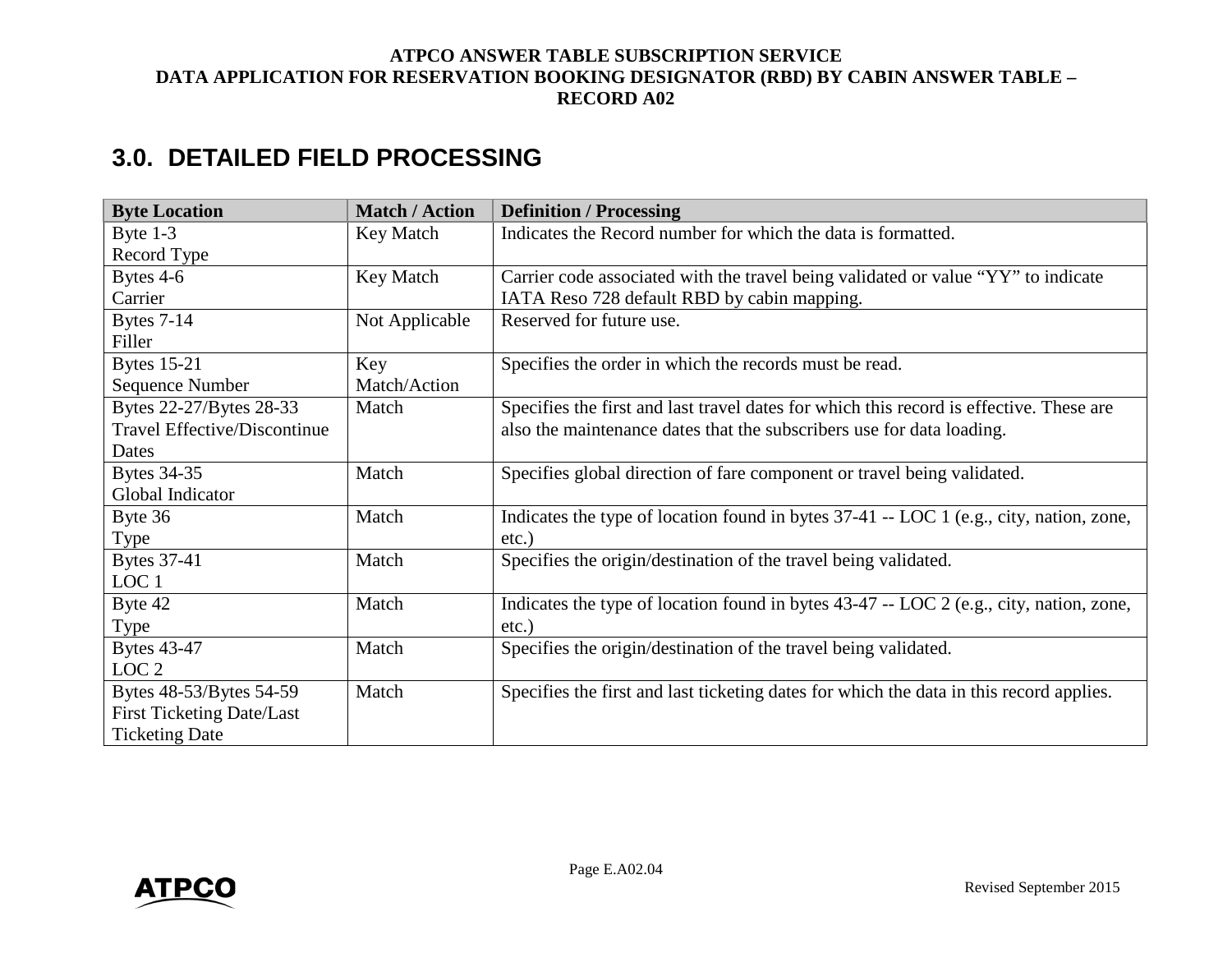| <b>Byte Location</b>        | <b>Match / Action</b> | <b>Definition / Processing</b>                                                          |
|-----------------------------|-----------------------|-----------------------------------------------------------------------------------------|
| Bytes 60-63                 | Match                 | If FLIGHT NO 2 (bytes 64-67) is blank, specifies a specific flight number for which     |
| <b>FLIGHT NO 1</b>          |                       | the data in the record applies.                                                         |
|                             |                       |                                                                                         |
|                             |                       | If FLIGHT NO 2 (bytes 64-67) is not blank, specifies the first flight number in a       |
|                             |                       | range of flight numbers for which the data in the record applies.                       |
| Bytes 64-67                 | Match                 | Specifies the last flight number in a range of flight numbers for which the data in the |
| <b>FLIGHT NO 2</b>          |                       | record applies.                                                                         |
| Bytes 68-70                 | Match                 | Specifies the equipment code for which the data in this record applies.                 |
| <b>EQUIPMENT</b>            |                       |                                                                                         |
| Bytes 60-73                 | Not applicable        | Reserved for future use.                                                                |
| Filler                      |                       |                                                                                         |
| <b>Bytes 74-75</b>          | Action                | Indicates the number of recurring segments. Maximum of 10 segments per sequence.        |
| # of Segments               |                       |                                                                                         |
| Byte 76                     | Match/Action          | Specifies the applicable cabin with which the RBD is associated.                        |
| Cabin                       |                       |                                                                                         |
| Bytes 77-78, 79-80, 81-82,  | Match/Action          | Indicates the RBD(s) associated with the cabin specified in byte 76. The RBD value      |
| 83-84, 85-86, 87-88, 89-90, |                       | must be a one to two alpha character and is left justified.                             |
| 91-92, 93-94, 95-96         |                       |                                                                                         |
| <b>RBDs</b>                 |                       |                                                                                         |

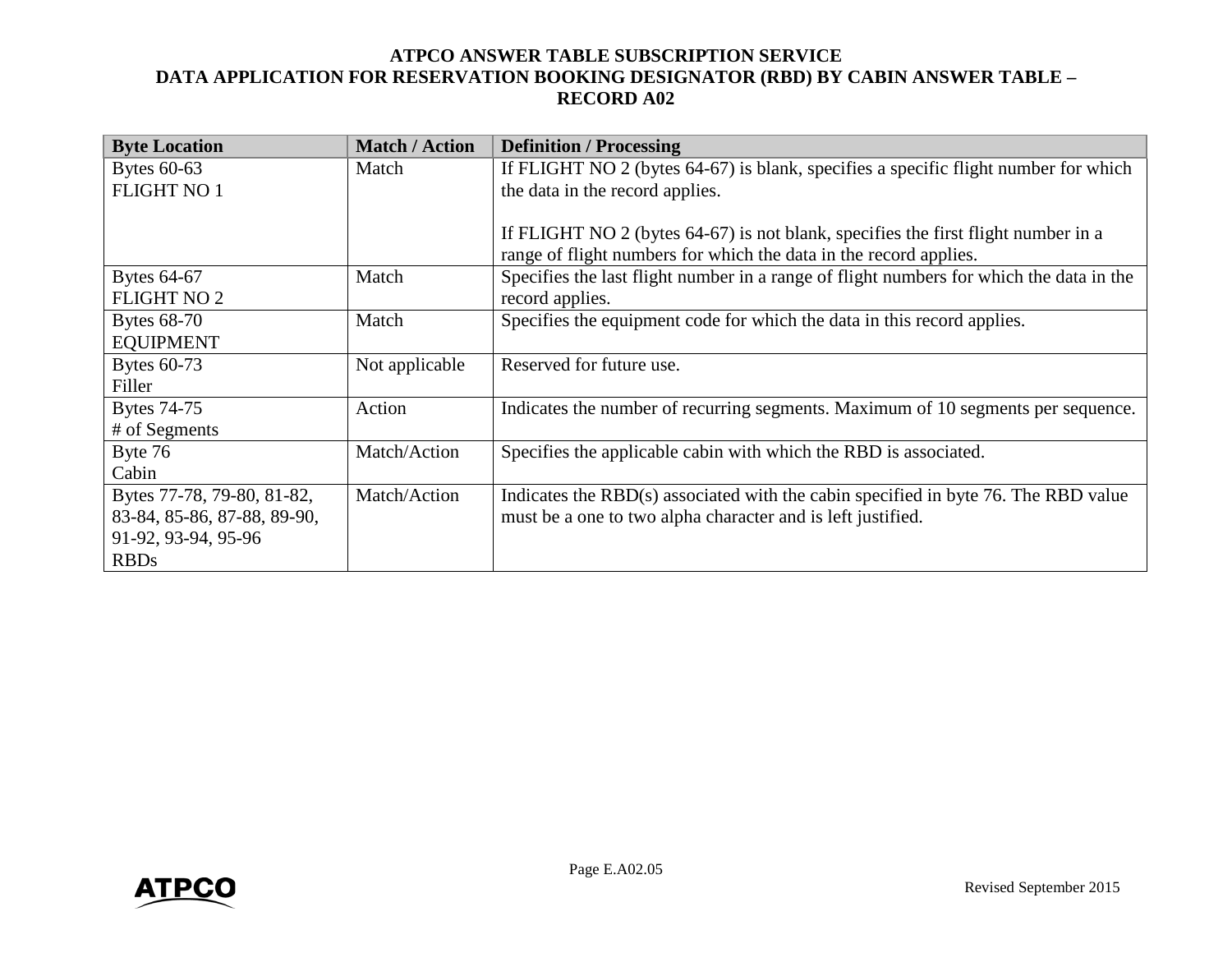# <span id="page-7-0"></span>**4.0. PROCESSING**

The RBD Answer Table records are assigned sequence numbers and the relationship is OR between sequences. The relationship between the match fields within a sequence is "AND", except for the RBD fields, meaning all match fields for a given Answer Table record must be matched. Once a match is made to all fixed portions on a sequence of the Answer Table record, this is considered the "matched sequence" and processing will not continue to read higher number sequences. If a match is not made to the sequence, processing will read to the next sequence until a match is found.

Refer to the individual data application document which references the RBD Answer Table to determine how to process if no sequence is matched and for specific match criteria and application of the RBD Answer Table.

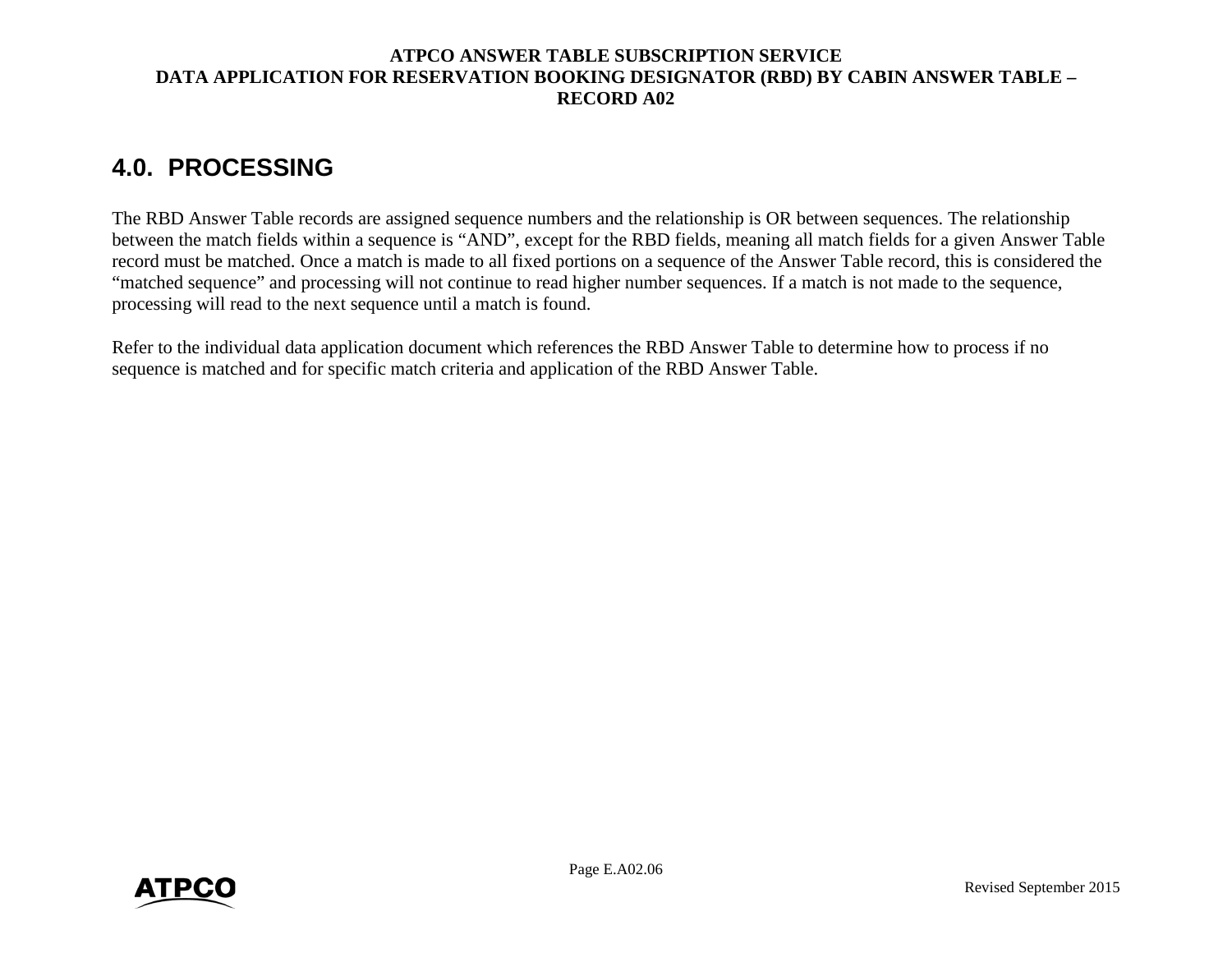## <span id="page-8-0"></span>*4.1. Application of Data for the RBD Answer Table*

## <span id="page-8-1"></span>**4.1.1. Carrier (bytes 4-6)**

Processing will match to the carrier code whose cabin information is being validated (e.g., Marketing carrier, Operating carrier, Fare Owning carrier). IATA Reso 728 default RBD by cabin mapping is specified as carrier YY. Note: Please refer to Assumptions section to determine when to process YY default data.

Example 1

Record A02

| <b>Bytes 15-21</b> | Bytes $4-6$                  | $\vert$ Byte 76 | <b>Bytes 77-78</b> | <b>Bytes 79-80</b> | <b>Bytes 81-82</b> |
|--------------------|------------------------------|-----------------|--------------------|--------------------|--------------------|
| Sequence #         | <b>Carrier</b>               | Cabin           | <b>RBD1</b>        | RBD <sub>2</sub>   | <b>RBD3</b>        |
| 1000               |                              |                 |                    |                    |                    |
| 2000               | $\overline{\mathbf{r}}$<br>ப |                 |                    |                    |                    |

The data indicates that for carrier XX RBD values B or V or Q map to the economy cabin, and for carrier ZZ RBD values Q or N or T map to the economy cabin.

Example 2

Record A02

| <b>Bytes 15-21</b><br>Sequence # | Bytes $4-6$<br><b>Carrier</b> | Cabin | <b>Byte 76   Bytes 77-78</b><br><b>RBD1</b> | <b>Bytes 79-80</b><br>RBD <sub>2</sub> | <b>Bytes 81-82</b><br><b>RBD3</b> |
|----------------------------------|-------------------------------|-------|---------------------------------------------|----------------------------------------|-----------------------------------|
| 1000                             | XХ                            |       |                                             |                                        |                                   |
| 2000                             | vv<br>ΛЛ                      |       |                                             |                                        |                                   |

The data indicates that for carrier XX RBD values B or V or Q or S or N or T map to the economy cabin.

#### Category 31 – Voluntary Change

Match the Carrier against the fare owning carrier (or secondary carrier in some cases) of the fare component being processed against Category 31.

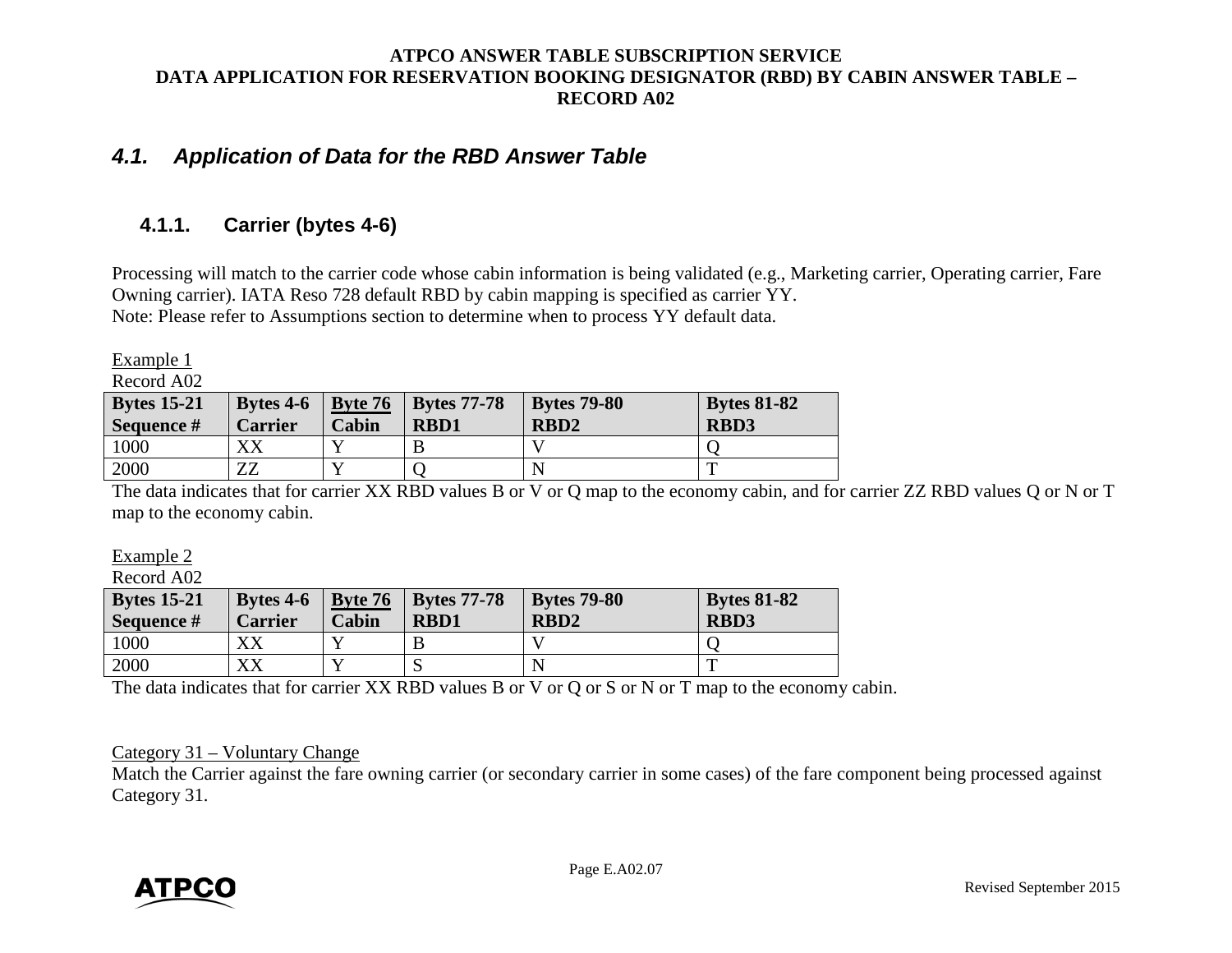#### Optional Services (Service Type F)

Match the carrier against the marketing/operating carrier of the sector that contains the RBD which cabin is being determined.

Baggage Allowance and Charges (Service Types A, B, C, E, P) Match the carrier against marketing/operating carrier of the sector that contains the RBD which cabin is being determined.

Refer to the individual data application document which references the RBD Answer Table for the specific match criteria needed to validate against this field.

## <span id="page-9-0"></span>**4.1.2. Travel Effective/Discontinue Dates (bytes 22-27-28-33)**

These fields specify the First and/or Last Travel Dates for the record. The subscription header record determines the maintenance dates while the Travel Effective dates work in the context of the product using the Answer Table. The First Date begins on the first minute of that date (12:01 a.m.), and the Last Date ends on the last minute of that date (12:00 midnight). Processing will match these dates against the departure date of the travel being validated against Record A02.

A date will always be present in the Effective Date field (bytes 22-27). The Discontinue Date field (bytes 28-33) may contain a specific date or may contain 999999 signifying there is no restriction on the Travel Discontinue date, subject to the remaining data within the record.

| Гľ<br>и |  |
|---------|--|
|         |  |

Record A02

| <b>Bytes 15-21</b><br>Sequence $#$ | Bytes $4-6$<br>Carrier | <b>Eff Date</b> | <b>Bytes 22-27   Bytes 28-33   Byte 76</b><br><b>Disc Date</b> | Cabin        | <b>Bytes 77-78</b> Bytes 79-80<br><b>RBD1</b> | RBD <sub>2</sub> | <b>Bytes 81-82</b><br><b>RBD3</b> |
|------------------------------------|------------------------|-----------------|----------------------------------------------------------------|--------------|-----------------------------------------------|------------------|-----------------------------------|
| 1000                               | XX                     | 150601          | 150731                                                         | $\mathbf{v}$ |                                               |                  |                                   |
| 2000                               | XX                     | 150801          | 999999                                                         | $\mathbf{v}$ |                                               |                  |                                   |

The data indicates that for carrier XX for travel between 01 June 2015 and 31 July 2015, RBDs B or V or Q are in the economy cabin, and for travel effective 01 August 2015 RBDs Q or N or T are in the economy cabin.

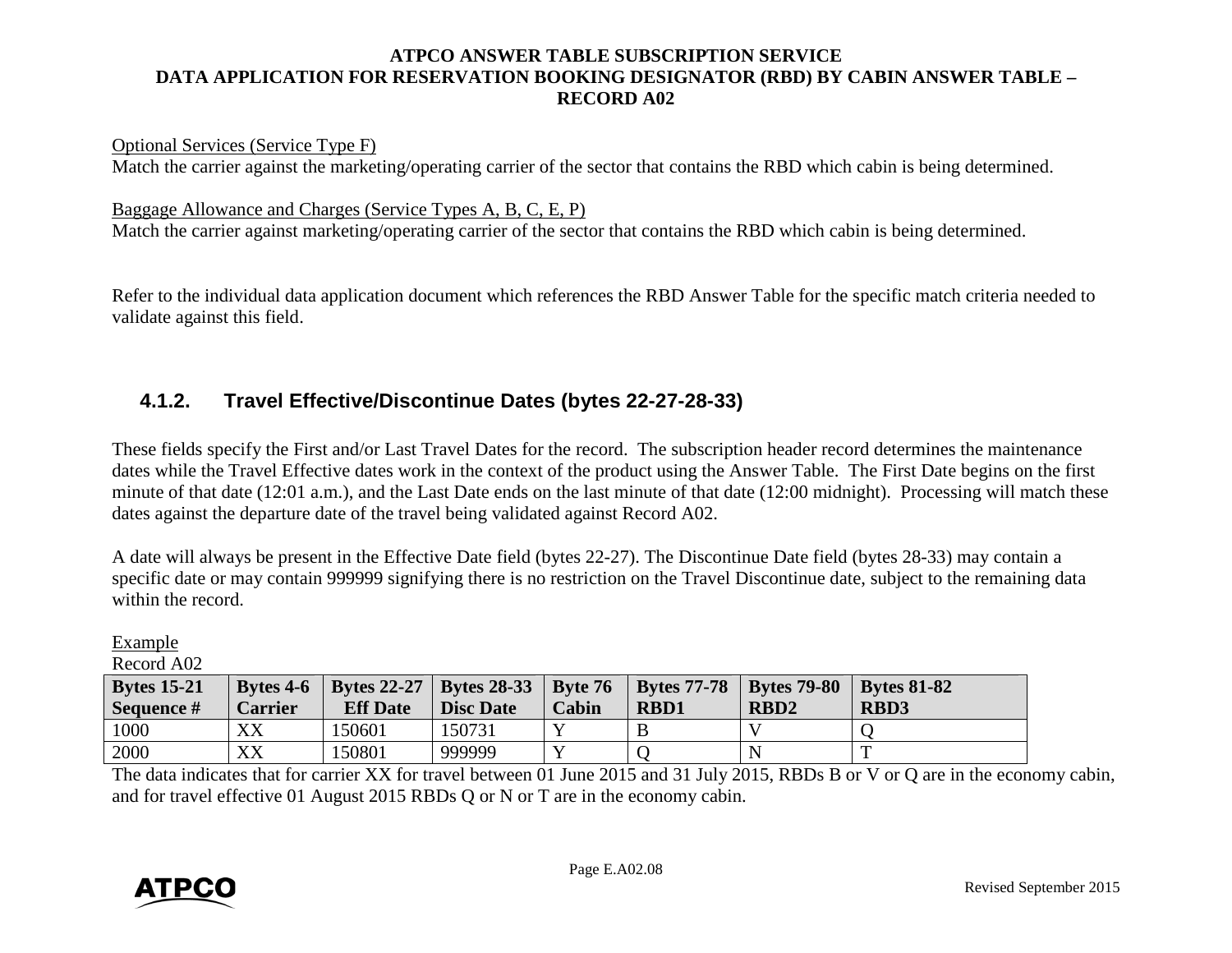#### Category 31 – Voluntary Change

Match the Travel Effective/Discontinue dates against the departure from the origin of the fare component being processed (Refer to Category 31 data application to determine whether to match against the new or old ticket). If the departure date is on/after the Effective Date and on/before the Discontinue Date, then processing matches this field and continues matching other fields in this record. If the departure date is not on/after Effective Date and/or not on/before Discontinue Date, then processing no matches the record and continues to the next record.

#### Optional Services (Service Type F)

Match the Travel Effective/Discontinue date against the departure date from the origin of the sector being processed. If the departure date is on/after the Effective Date and on/before the Discontinue Date, then processing matches this field and continues matching other fields in this record. If the departure date is not on/after Effective Date and/or not on/before Discontinue Date, then processing no matches the record and continues to the next record.

#### Baggage Allowance and Charges (Service Types A, B, C, E, P)

Match the Travel Effective/Discontinue date against the departure date from the origin of the sector being processed. If the departure date is on/after the Effective Date and on/before the Discontinue Date, then processing matches this field and continues matching other fields in this record. If the departure date is not on/after Effective Date and/or not on/before Discontinue Date, then processing no matches the record and continues to the next record.

Refer to the individual data application document which references the RBD Answer Table for the specific match criteria needed to validate against these fields.

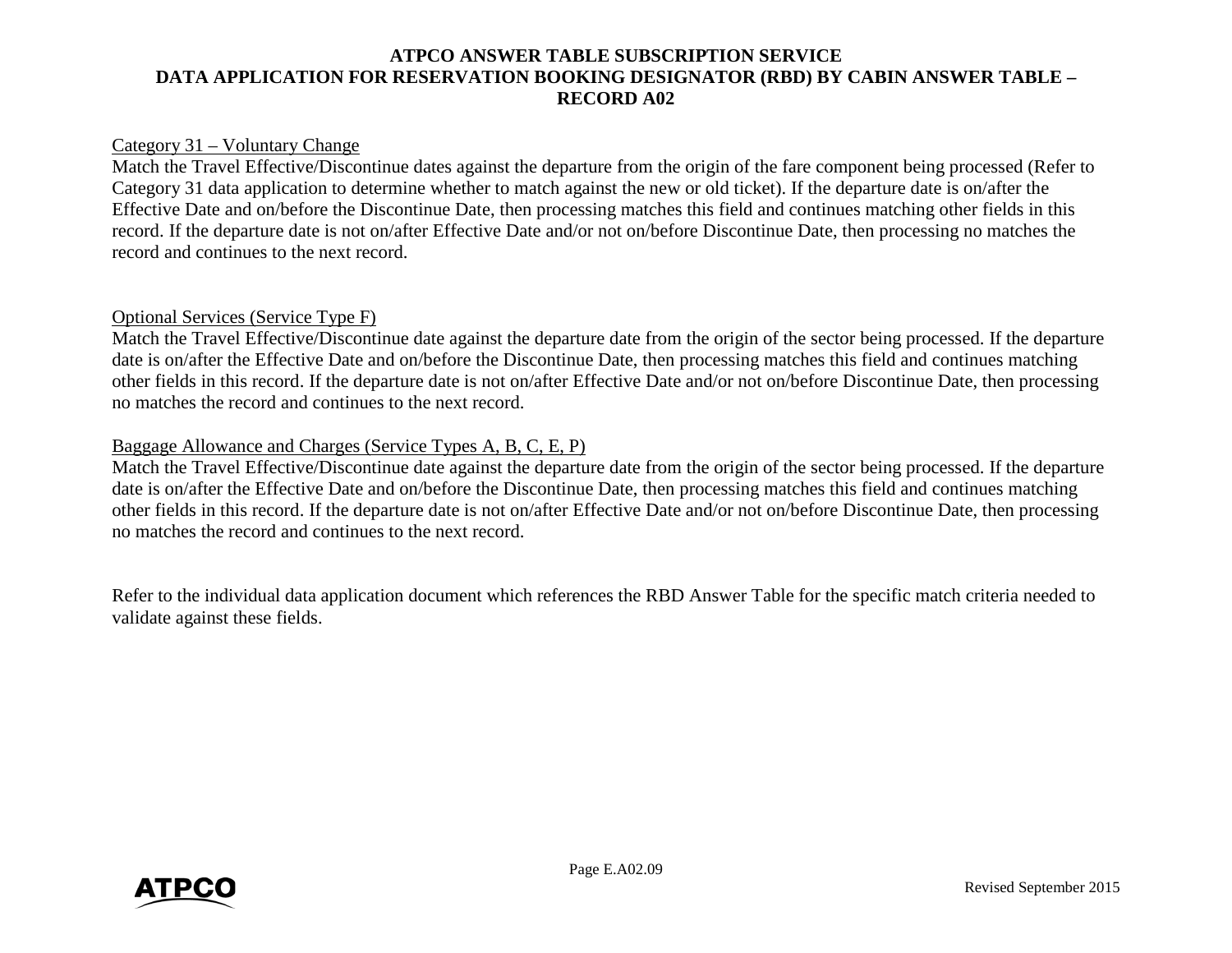## <span id="page-11-0"></span>**4.1.3. Global Indicator (bytes 34-35)**

Processing will match the global indicator of the sector/fare component being validated.

#### Category 31 – Voluntary Change

For Category 31 processing, match Global Indicator to the global indicator of the fare component being processed. If the Global Indicator matches the global indicator of the fare component being processed, then processing matches this field and continues matching other fields in this record. If the Global Indicator does not match the global indicator of the fare component being processed, then processing no matches the record and continues to the next record.

#### Optional Services(Service Type F)

For Optional Services processing, match Global Indicator to the global direction of travel of the sector being processed. If the Global Indicator matches the global direction of travel of the sector, then processing matches this field and continues matching other fields in this record. If the Global Indicator does not match the global direction of travel of the sector being processed, then processing no matches the record and continues to the next record.

#### Baggage Allowance and Charges (Service Types A, B, C, E, P)

For Baggage Allowance & Charges processing, match Global Indicator to the global direction of travel of the sector being processed. If the Global Indicator matches the global direction of the sector, then processing matches this field and continues matching other fields in this record. If the Global Indicator does not match the global direction of travel of the sector being processed, then processing no matches the record and continues to the next record.

Refer to the individual data application document which references the RBD Answer Table for the specific match criteria needed to validate against this field.

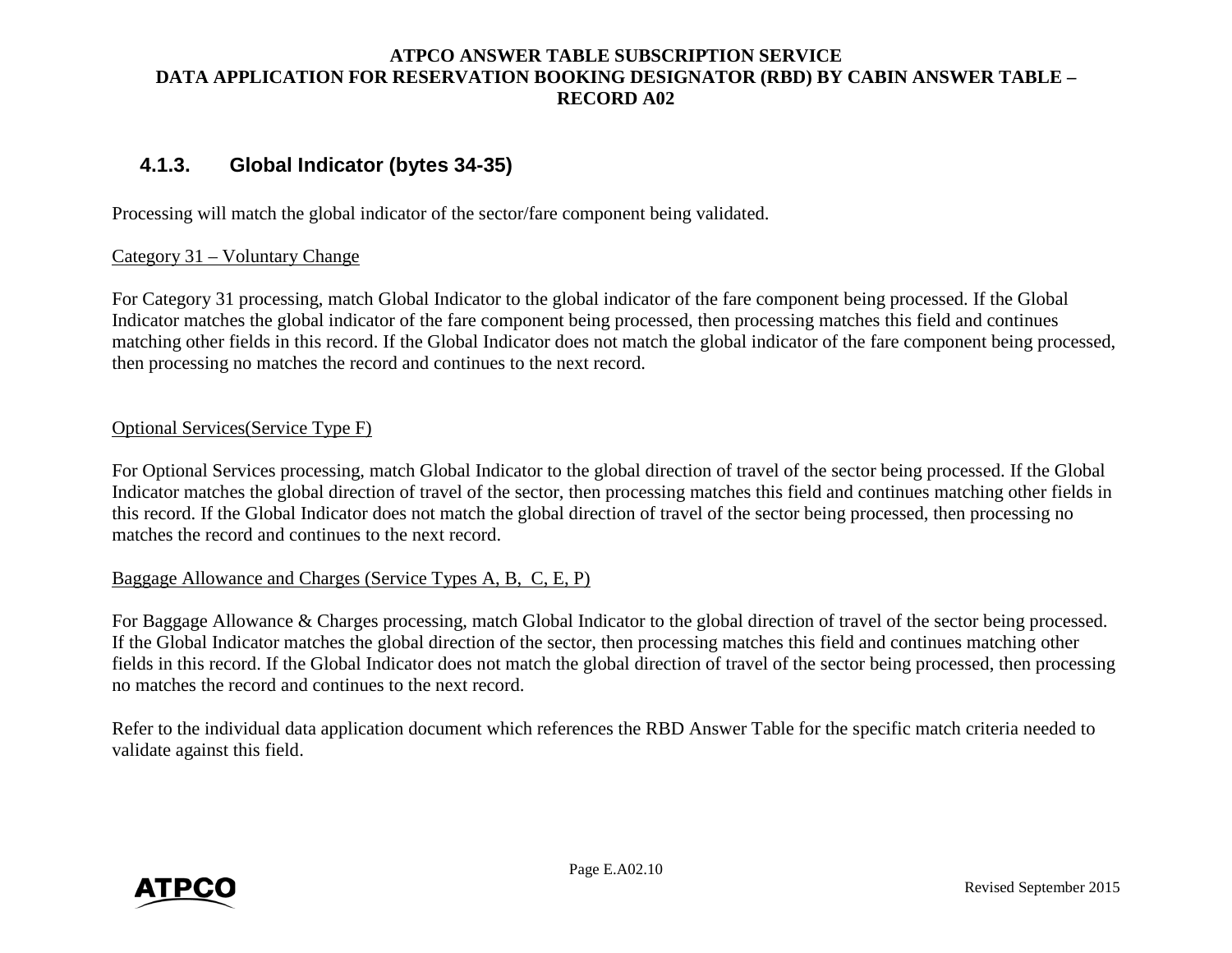When this field is blank, there are no restrictions on the global indicator of the sector or fare component being validated, subject to the remaining data within the record.

The valid values for this field are:

| <b>Global Indicator</b> | <b>Definition</b>                                         |
|-------------------------|-----------------------------------------------------------|
| AP                      | Via Atlantic and Pacific                                  |
| AT                      | Via Atlantic                                              |
| <b>CT</b>               | Circle Trip                                               |
| EH                      | Within Eastern Hemisphere                                 |
| FE                      | Far East                                                  |
| PA                      | Via South, Central, or North Pacific                      |
| PN                      | Between TC1 and TC3 via the Pacific and via North America |
| <b>RU</b>               | Russia – Area $3$                                         |
| <b>RW</b>               | Round the World                                           |
| <b>SA</b>               | South Atlantic only                                       |
| <b>TS</b>               | Via Siberia                                               |
| <b>WH</b>               | Within Western Hemisphere                                 |
| <b>BLANK</b>            | No restriction.                                           |

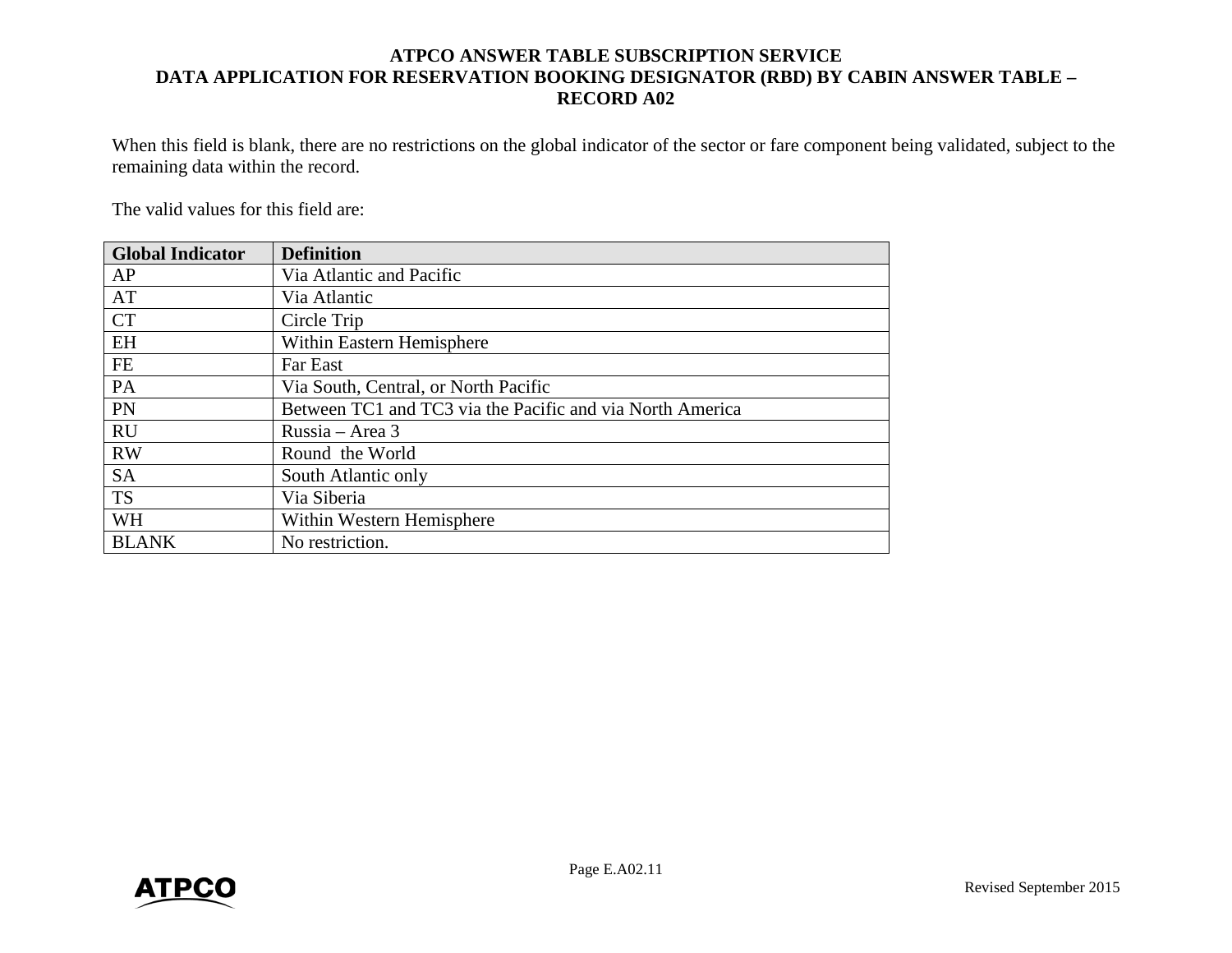## <span id="page-13-0"></span>**4.1.4. Loc1/Loc2 (bytes 36-41/42-47)**

These fields specify the end points of the travel being validated against Record A02.

### Category 31 – Voluntary Change

For Category 31 processing, match Loc1/Loc2 to the end points of the fare component being processed.

When data is present in both LOC1 (bytes 36-41) and LOC 2 (bytes 42-47):

- If LOC 1 is the origin and LOC 2 is the destination, then the fare component being processed must be from LOC 1 to LOC 2.
- If LOC 2 is the origin and LOC 1 is the destination, then the fare component being processed must be from LOC 2 to LOC 1.

When data is present in LOC 1 (bytes 36-41) and LOC 2 (bytes 147-155) is Blank:

• The fare component being processed must be from LOC 1 to any point or To LOC 1 from any point.

If the end points of the fare component being processed satisfy at least one of the above conditions then processing matches this field and continues matching other fields in this record. If the end points of the fare component being processed do not satisfy one of the above conditions, then processing no matches the record and continues to the next record.

#### Optional Services (Service Type F)

Match Loc1/Loc2 to the end points of the sector being processed.

When data is present in both Loc1 (bytes 36-41) and LOC 2 (bytes 42-47):

- If LOC 1 is the origin and LOC 2 is the destination, then the sector being processed must be from LOC 1 to LOC 2.
- If LOC 2 is the origin and LOC 1 is the destination, then the sector being processed must be from LOC 2 to LOC 1.

When data is present in LOC 1 (bytes 36-41) and LOC 2 (bytes 147-155) is Blank:

• The end points of the sector being processed must be from LOC 1 to any point or To LOC 1 from any point.

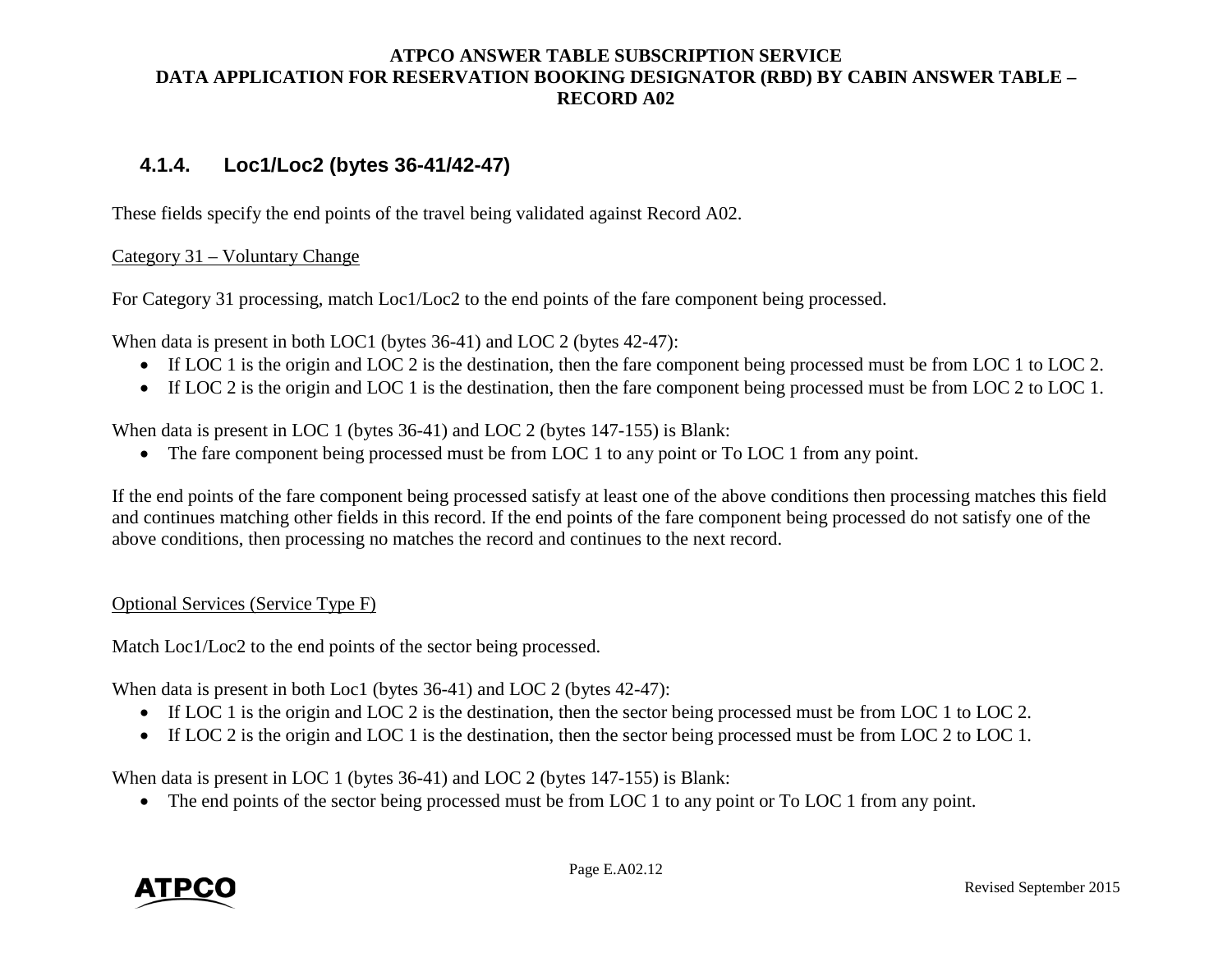If the end points of the sector being processed satisfy at least one of the above conditions then processing matches this field and continues matching other fields in this record. If the end points of the sector being processed do not satisfy one of the above conditions, then processing no matches the record and continues to the next record.

Baggage Allowance and Charges (Service Types A, B, C, E, P)

Match Loc1/Loc2 to the end points of the sector being processed.

When data is present in both LOC1 (bytes 36-41) and LOC 2 (bytes 42-47):

- If LOC 1 is the origin and LOC 2 is the destination, then the sector being processed must be from LOC 1 to LOC 2.
- If LOC 2 is the origin and LOC 1 is the destination, then the sector being processed must be from LOC 2 to LOC 1.

When data is present in LOC 1 (bytes 36-41) and LOC 2 (bytes 147-155) is Blank:

• The end points of the sector being processed must be from LOC 1 to any point or to LOC 1 from any point.

If the end points of the sector being processed satisfy at least one of the above conditions then processing matches this field and continues matching other fields in this record. If the end points of the sector being processed do not satisfy one of the above conditions, then processing no matches the record and continues to the next record.

Refer to the individual data application document which references the RBD Answer Table for the specific match criteria needed to validate against these fields. The geographic location data in LOC 1 and LOC 2 may be defined as an Area, Zone, Country, State, or City or Airport.

When these fields are blank, there are no restrictions on the origin or destination of the travel being validated, subject to the remainder of the data in the record. Refer to the individual data application document which references the RBD Answer Table for the specific match criteria needed to validate against this field.

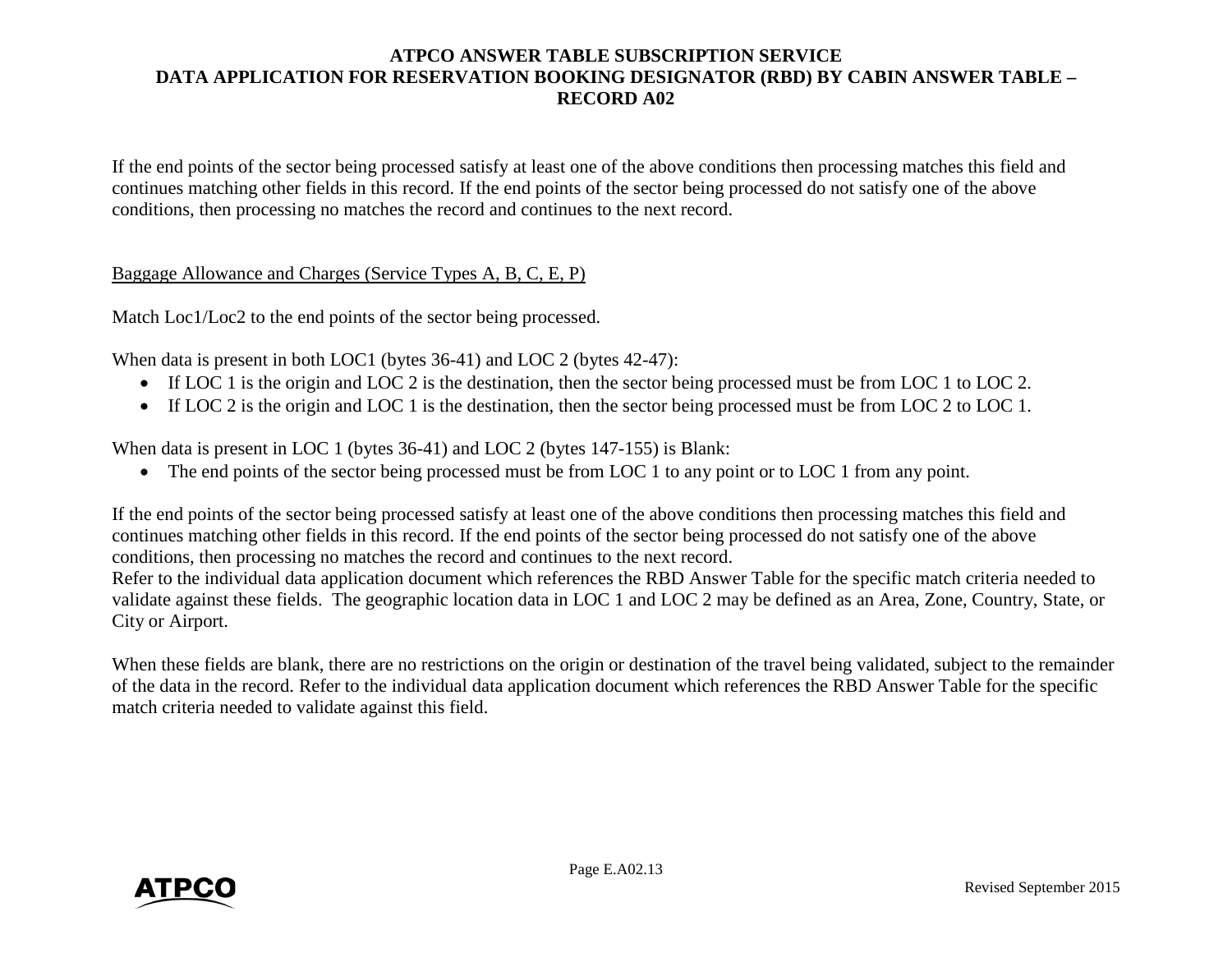## <span id="page-15-0"></span>**4.1.5. First Ticketing /Last Ticketing Dates (bytes 48-53/54-59)**

These fields specify the First and/or Last Ticket Dates for the record.

#### Category 31 – Voluntary Change

For Category 31 processing, match First Ticketing/Last Ticketing to the ticket issue date of the original ticket. If the ticket issue date of the original ticket is on/after First Ticket Date and on/before Last Ticket Date, then processing matches this field and continues matching other fields in this record. If the ticket issue date of the original ticket is not on/after First Ticketing and on/before Last Ticketing, then processing no matches the record and continues to the next record.

#### Optional Services(Service Type F)

Validation of these dates is against the date the service is being displayed/sold/ticketed.

- If the display/sale/ticket date for the service is on/after First Ticket Date and on/before Last Ticket Date, then processing matches this field and continues matching other fields in this record.
- If the display/sale/ticket date is not on/after First Ticket Date and on/before Last Ticket Date, then processing no matches the record and continues to the next record.

## Baggage Allowance & Charges (Service Types A, B, C, E, P)

Processing will use the ticket issue date of the passenger ticket or the reissue date of a reissued passenger ticket for the current passenger ticket in hand to validate against these fields.

- If the passenger ticket issue date is on/after the First Ticket Date and on/before the Last Ticket Date, then processing matches this field and continues matching other fields in this record.
- If the passenger ticket issue date is not on/after the First Ticket Date and on/before the Last Ticket Date, then processing no matches the record and continues to the next record.

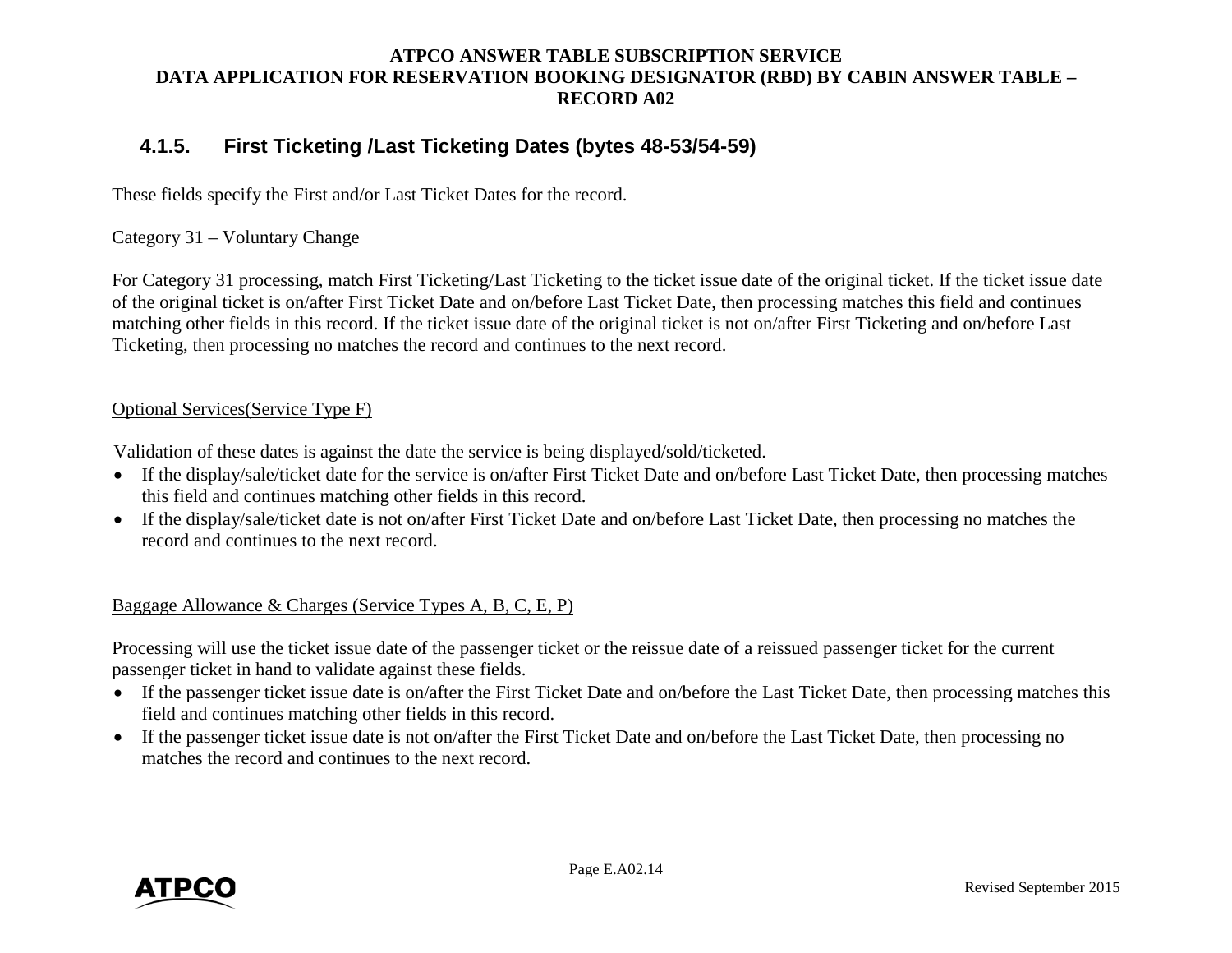Refer to the individual data application document which references the RBD Answer Table for the specific match criteria needed to validate against these fields.

Value 999999 may be present in either or both of these fields and signifies there is no restriction on the First and/or Last Ticket date, respectively, subject to the remaining data within the record.

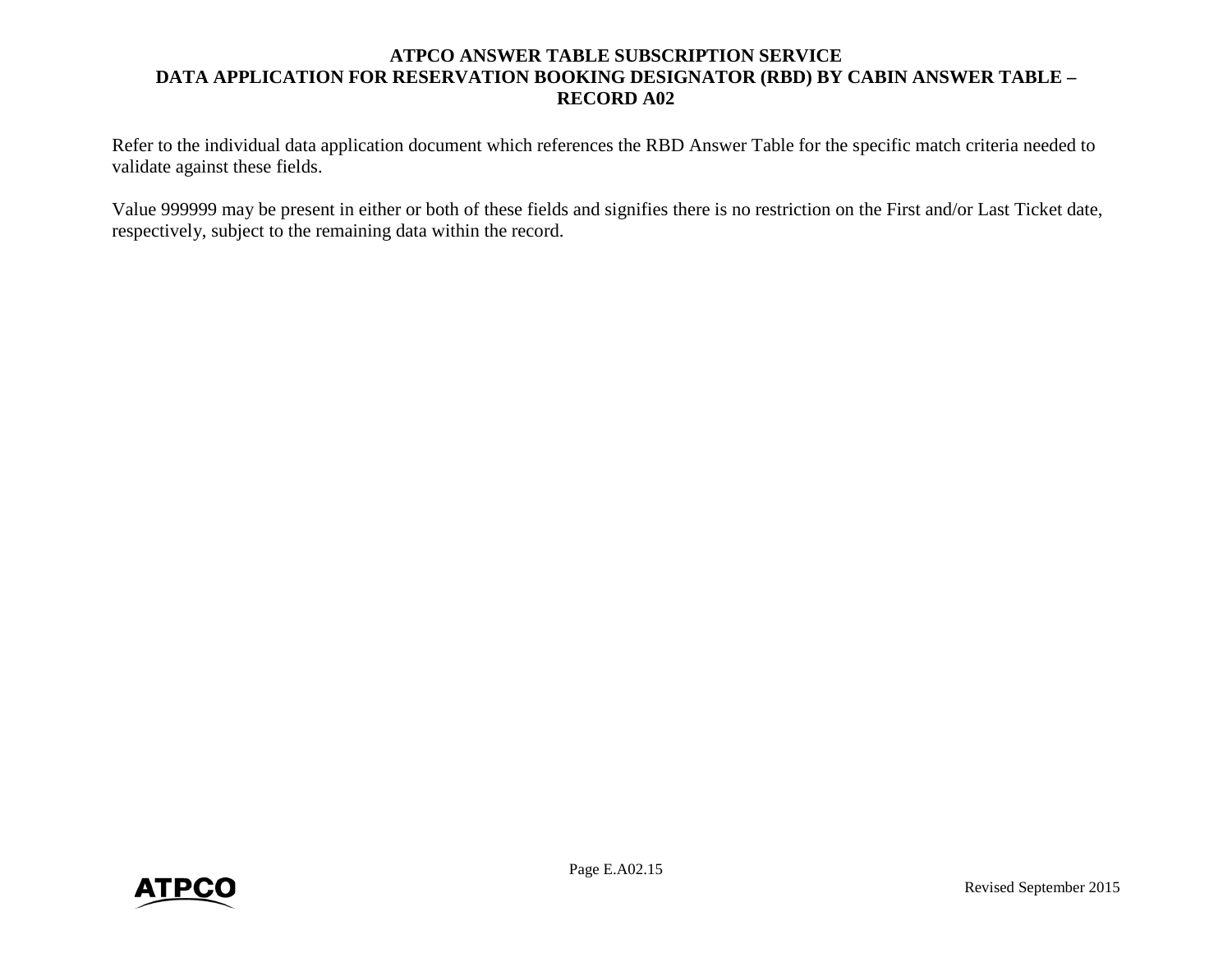## <span id="page-17-0"></span>**4.1.6. First Flight Number/Last Flight Number (bytes 60-63/64-67)**

These fields specify the flight number or a range of flight numbers of the travel being validated against Record A02. If the First Flight Number is specified but the Last Flight Number is blank, only the first flight number is validated.

Example 1

Record A02

| <b>Bytes 15-21</b><br>Sequence # | <b>Carrier</b> | Bytes 4-6   Bytes 37-41   Bytes 43-47<br>Loc1 | Loc <sub>2</sub> | <b>Flight No 1</b> | Bytes 60-63   Bytes 64-67   Byte 76   Bytes<br>  Flight No $2$ | Cabin | $77 - 78$<br><b>RBD1</b> | <b>Bytes</b><br>79-80<br>RBD <sub>2</sub> | <b>Bytes</b><br>81-82<br><b>RBD3</b> |
|----------------------------------|----------------|-----------------------------------------------|------------------|--------------------|----------------------------------------------------------------|-------|--------------------------|-------------------------------------------|--------------------------------------|
| 1000                             | XX             | <b>WAS</b>                                    | <b>LON</b>       | 1234               |                                                                |       |                          |                                           |                                      |
| 2000                             | XX             | LON                                           | <b>FRA</b>       | 5432               |                                                                |       |                          | N                                         | m                                    |

The data indicates that RBD values B or V or Q are mapped to the economy cabin (Y) for carrier XX flight segments between WAS and LON with the flight number 1234, and that RBD values Q or N or T are mapped to the economy cabin (Y) for carrier XX flight segments between LON and FRA on flight number 5432.

Example 2

Record A02

| <b>Bytes 15-21</b> |                | Bytes 4-6   Bytes 37-41   Bytes 43-47 |      | Bytes 60-63   Bytes 64-67   Byte 76   Bytes |                                             |             | <b>Bytes</b>     | <b>Bytes</b> |
|--------------------|----------------|---------------------------------------|------|---------------------------------------------|---------------------------------------------|-------------|------------------|--------------|
| Sequence #         | <b>Carrier</b> | Loc1                                  | Loc2 |                                             | Flight No $1 \mid$ Flight No $2 \mid$ Cabin | $77 - 78$   | 79-80            | 81-82        |
|                    |                |                                       |      |                                             |                                             | <b>RBD1</b> | RBD <sub>2</sub> | <b>RBD3</b>  |
| 1000               | XX             | <b>WAS</b>                            | LON  | 1234                                        | 1300                                        |             |                  |              |

The data indicates that RBD values B or V or Q are mapped to the economy cabin (Y) for carrier XX flight segments between WAS and LON with a flight number between 1234 and 1300 inclusive.

Refer to the individual data application document which references the RBD Answer Table for the specific match criteria needed to validate against these fields.

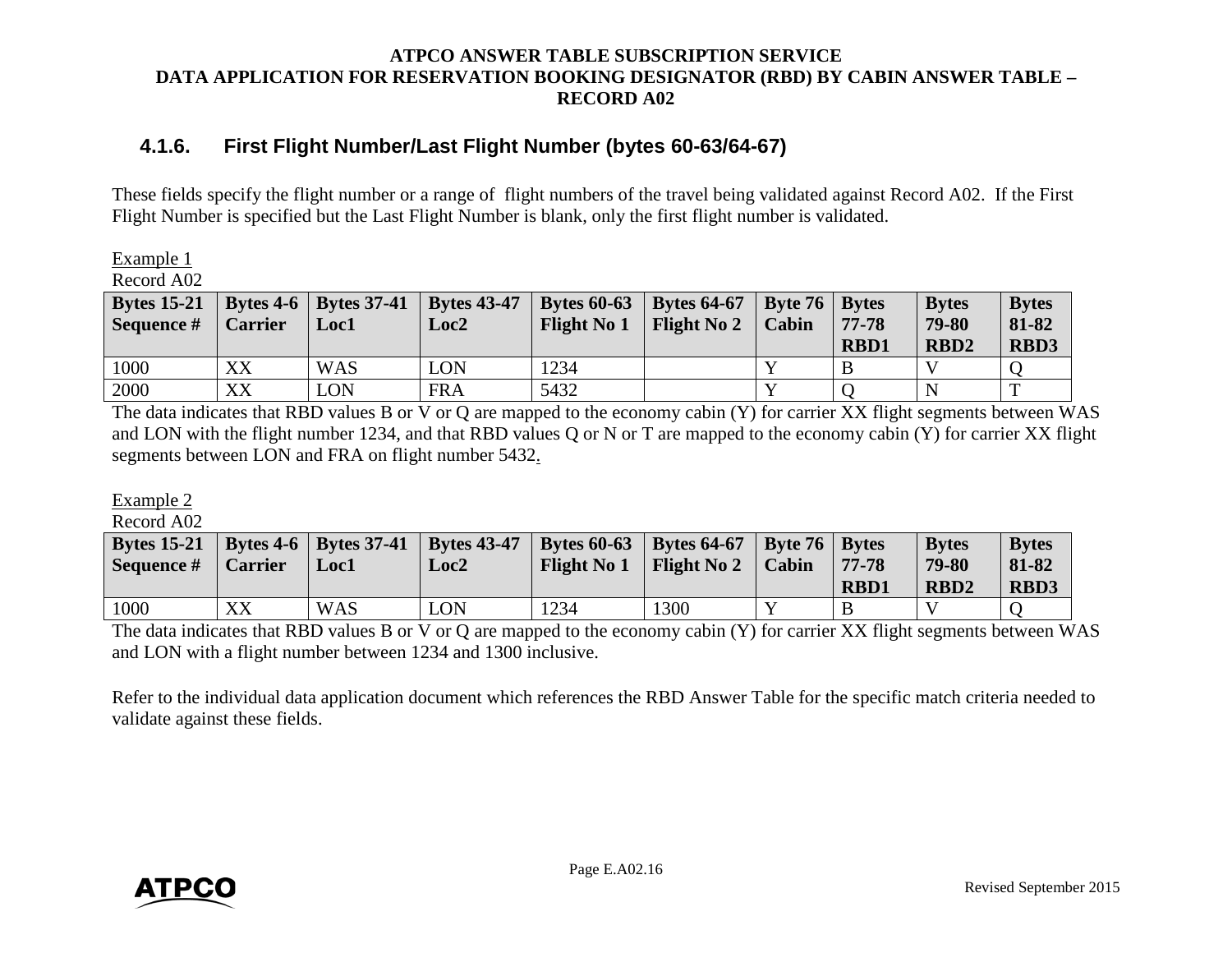## <span id="page-18-0"></span>**4.1.7. Equipment (bytes 68-70)**

This field specifies the equipment code of the travel being validated against Record A02. If this field is specified, then the cabin mapping applies to all sectors operated on this equipment.

Example

Record A02

| <b>Bytes 15-21</b><br>Sequence # | <b>Carrier</b> | Bytes 4-6   Bytes 37-41   Bytes 43-47<br><b>Loc1</b> | Loc2       | <b>Bytes 68-70</b><br>Equipment | Byte 76   Bytes<br><b>Cabin</b> | 77-78<br><b>RBD1</b> | <b>Bytes</b><br>79-80<br>RBD <sub>2</sub> | <b>Bytes</b><br>81-82<br><b>RBD3</b> |
|----------------------------------|----------------|------------------------------------------------------|------------|---------------------------------|---------------------------------|----------------------|-------------------------------------------|--------------------------------------|
| 1000                             | XX             | <b>WAS</b>                                           | LON        | 787                             |                                 |                      |                                           |                                      |
| 2000                             | XX             | $\overline{ON}$                                      | <b>FRA</b> | 380                             |                                 |                      | N                                         | m                                    |

The data indicates that RBD values B or V or Q are mapped to the economy cabin (Y) for carrier XX flight segments between WAS and LON on Boeing 787 equipment, and that RBD values Q or N or T are mapped to the economy cabin (Y) for carrier XX flight segments between LON and FRA on Airbus 380 equipment.

Refer to the individual data application document which references the RBD Answer Table for the specific match criteria needed to validate against these fields.

## <span id="page-18-1"></span>**4.1.8. Number of Segments (byte 74-75)**

The RBD and cabin data will be stored in the recurring segment (bytes 76-96) of the Answer Table. A minimum of 1 segment is required with a maximum of 10 and the relationship between segments is OR. This field indicates the number of recurring segments for a sequence.

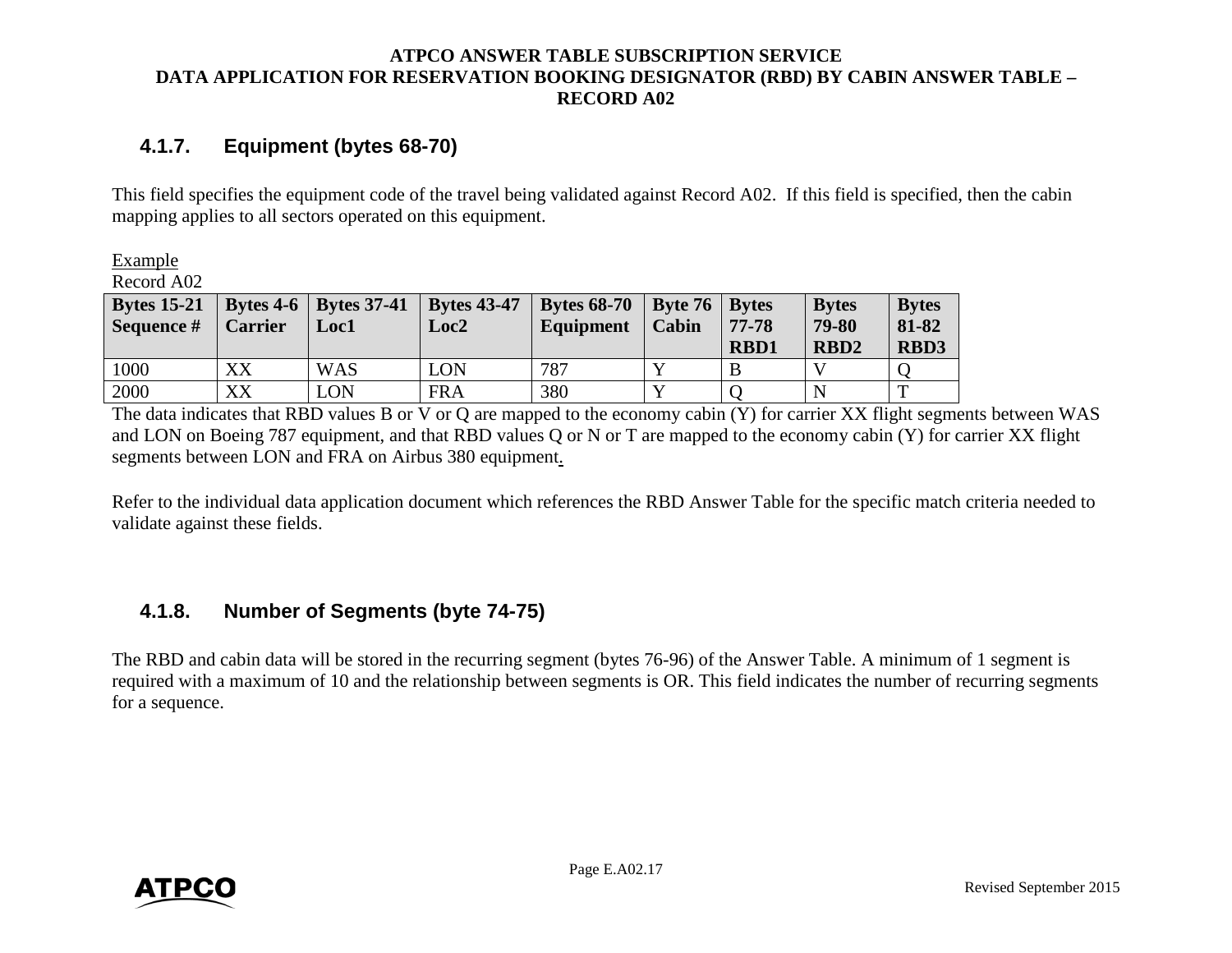## <span id="page-19-0"></span>**4.1.9. Cabin (byte 76)**

This is a recurring field. It specifies the cabin to which the RBDs in bytes 77-96 correspond.

The valid values for this field are:

Value R Premium First Class Value F First Class Value J Premium Business Class Value C Business Class Value W Premium Economy Class Value Y Economy Class

## <span id="page-19-1"></span>**4.1.10. RBDs (byte 77-96)**

This is a recurring field. It is used to list all the RBDs that correspond to the cabin specified in byte 76. The RBD value must be a one to two alpha character and is left justified. A minimum of 1 RBD is required with a maximum of 10 per recurring segment. There is an OR relationship between the RBD fields when processing RBD-cabin mapping.